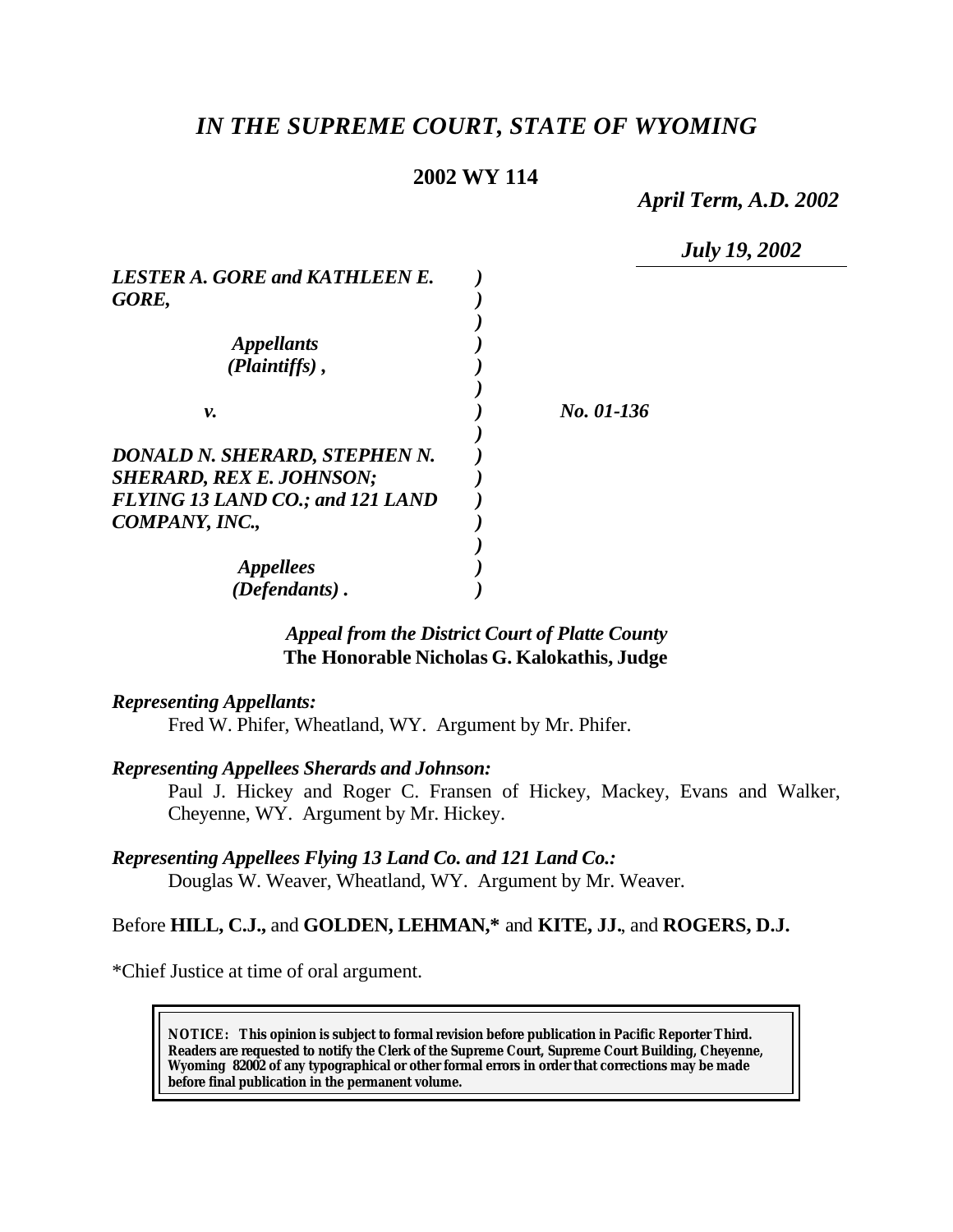### **ROGERS, District Judge.**

[¶1] At the close of appellants' case, the trial court granted the appellees' motion for a directed verdict, more properly referred to as a judgment as a matter of law. W.R.C.P. 50(a). From that order this appeal has been taken.

[¶2] We affirm the trial court's decision as herein modified.

#### **ISSUES**

[¶3] Appellants state the issues as follows:

1. Did the Trial Court err when it directed verdict in favor of the Appellees finding that there were no questions of fact for a jury to decide?

2. Did the Trial Court err when it allowed hearsay testimony from a witness which contradicted the sworn testimony of the individual who originally made the statement?

3. Did the Trial Court err in awarding costs not allowed by the U.R.D.C. Rule 501 or that the Wyoming Supreme Court previously determined were not taxable as costs?

4. Did the Trial Court err in finding there was no valid contract or business expectancy between the Appellants and Virginia Gibb after 20 years of leasing the property and the improvements placed on the property during that time?

Appellees state the issues:

I. Did the trial court properly grant the appellees' motion for judgment as a matter of law at the conclusion of the appellants' direct case?

II. Did the trial court err by allowing trial testimony of Don Sherard which was solicited by appellants' counsel?

III. Did the district court err in awarding costs?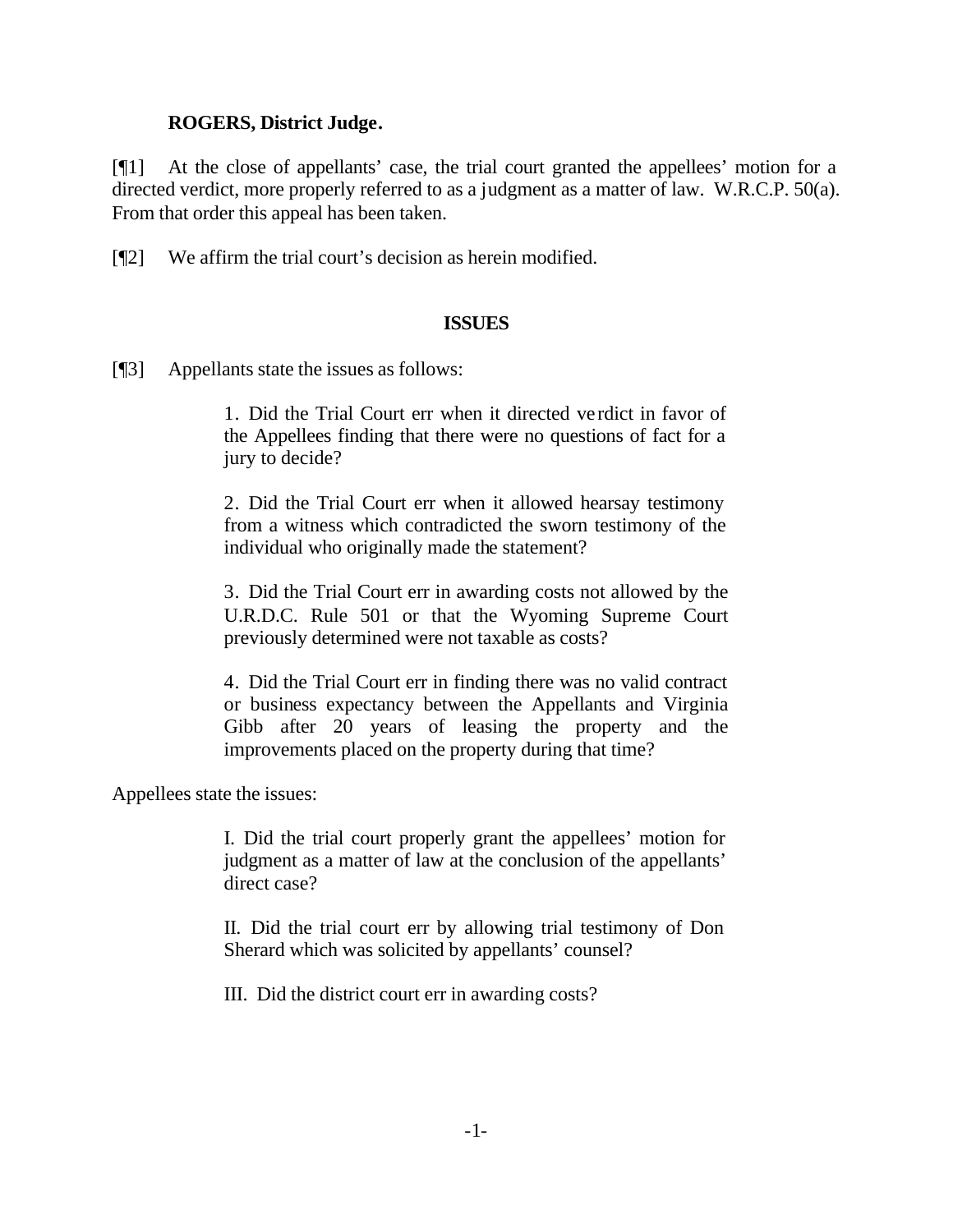#### **FACTS**

[¶4] Appellants Lester and Kathleen Gore (the Gores) moved onto the Donaldson Ranch (the ranch) in Platte County, Wyoming in November 1973 as subleasees, and continued to live on the 2,339 acre ranch until the time of trial. In 1976, the Gores executed a written lease with a six-year term with the then owner of the ranch, Ross Donaldson. The Gores moved a mobile home onto a permanent foundation on the ranch in 1973 and lived there to the date of trial. The Gores thereafter executed a series of written and oral leases with the owners of the ranch through the spring of 1996. The last written lease executed by the Gores ended in 1993. The ownership of the ranch changed as the years passed after the death of Ross Donaldson. In 1996 and until the ranch sold in 1997, Virginia Gibb owned a two-thirds interest in the ranch, and the remaining one-third interest was owned by her nephews, primarily James Donaldson, with a minor interest owned by Russell Donaldson (the Donaldsons).

[¶5] The Gores used the ranch for a cattle operation. The rent paid by the Gores was gradually increased over the years to the annual amount of \$6,000, which rent was seldom paid on time and was usually paid in the fall after cattle were sold. Some of the written leases had contained options to purchase and/or rights of first refusal granted to the Gores, none of which had ever been exercised. The Gores made many improvements to the ranch over the years. Buildings were repaired, fences built, and wells drilled. Some rent was excused in payment for some of the improvements made by the Gores.

[¶6] In August of 1996, the Gores were occupying the ranch. They had not paid any rent for 1996, and the leases of the ranch had always commenced on May 15 of each year. Lester Gore inquired of Virginia Gibb in August 1996 as to whether she was interested in selling the ranch to him, and she replied she was not. Virginia Gibb and Lester Gore discussed a new written lease at lunch and then went to the office of Mrs. Gibb's attorney, defendant Stephen N. Sherard, where the discussion continued. Stephen Sherard thereafter prepared a draft of a lease agreement which he thought contained the terms agreed to by Gibb and Lester Gore, including a one-year term and no option to purchase. Lester Gore did not agree with the terms of the draft lease and so informed Stephen Sherard, who communicated with his client, Virginia Gibb, drew another lease, and wrote Lester Gore, informing him that Virginia Gibb insisted on a one-year lease term. This second draft of the lease contained an option price of \$200 per acre. Sherard forwarded the second draft to Virginia Gibb, Lester Gore, and James Donaldson. James Donaldson signed the lease and returned it to Sherard. It was never signed by Virginia Gibb and Lester Gore. In the fall of 1996, Lester Gore had a lease drafted by his attorney and presented it to Virginia Gibb, who refused to sign it. Lester Gore never spoke to Virginia Gibb from December 1996 until April 1997; and, by his own admission, the negotiations for a new lease had come to a standstill in the fall of 1996. Stephen Sherard never heard back from Gibb and Gore and assumed that the deal was over. Stephen Sherard had no further contact with Virginia Gibb regarding the lease agreement.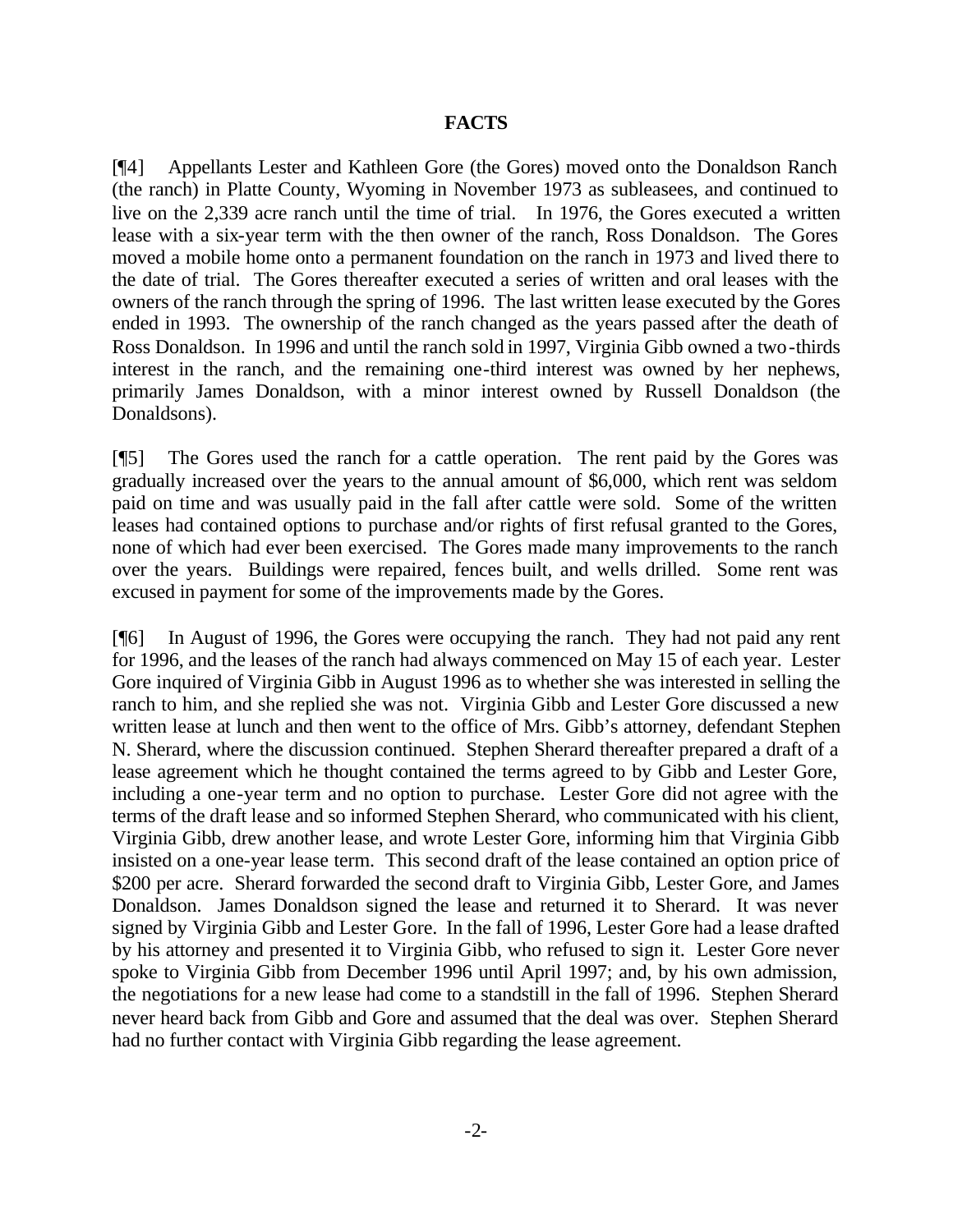[¶7] In March 1997, Virginia Gibb went to see defendant Donald N. Sherard at his office for advice concerning a credit card problem. During their conversation, Gibb complained to Don Sherard that the Gores had not paid her the rent for the ranch and that she was anxious to sell the ranch and to separate herself from the relationship with the Gores. Don Sherard expressed interest in the ranch and obtained instructions from Gibb on how to contact James Donaldson, which Sherard then did. Don Sherard then reviewed some of the prior lease documents and consulted with his son, Stephen Sherard, and their law partner, defendant Rex E. Johnson, about the purchase of the ranch. The three lawyers, through the two defendant corporations owned by them, then purchased the ranch from Virginia Gibb and the Donaldsons in early April 1997 for \$350,000, paid the \$6,000 rent due from the Gores, and took an assignment of the right to collect the rent from the Gores.

[¶8] Rex Johnson then called Lester Gore and informed him of the sale and that \$6,000 in rent was due. During that conversation, Lester Gore acknowledged to Johnson that he did not have a lease on the ranch. Johnson and Gore agreed that the Gores could remain on the ranch until September 1, 1997, and that Johnson could pasture some cattle on the ranch during the summer of 1997. The Gores paid the rent in late April 1997.

[¶9] Lester Gore then obtained financing and bought the ranch from the defendant corporations in late June 1997 for \$600,000. The Gores immediately placed the ranch on the market and subsequently sold it, along with a small neighboring ranch, for \$1,400,000, \$1,100,000 of which was allocated to the Donaldson ranch.

[¶10] The Gores thereafter filed this action against the three lawyers, their law firm, and the two corporations, seeking damages for tortious interference with a contractual relationship and business expectancy and punitive damages. Following the presentation of plaintiffs' case in chief at the trial, the trial court granted defendants' motion for judgment as a matter of law.

### **STANDARD OF REVIEW**

[¶11] This court has previously explained the standard that applies for review of a trial court's decision to grant a motion for judgment as a matter of law:

> In reviewing a judgment as a matter of law, we evaluate the record without affording deference to the trial court's views. *John Q. Hammons Inc. v. Poletis,* 954 P.2d 1353, 1356 (Wyo. 1998); *Hatch v. State Farm Fire and Casualty Company*, 930 P.2d 382, 395 (Wyo. 1997). A judgment as a matter of law is appropriate when reasonable jurors could reach but one conclusion as to the verdict. *Hatch*, 930 P.2d at 395. We regard the nonmoving party's evidence as being true, and we give that party the benefit of all reasonable inferences that may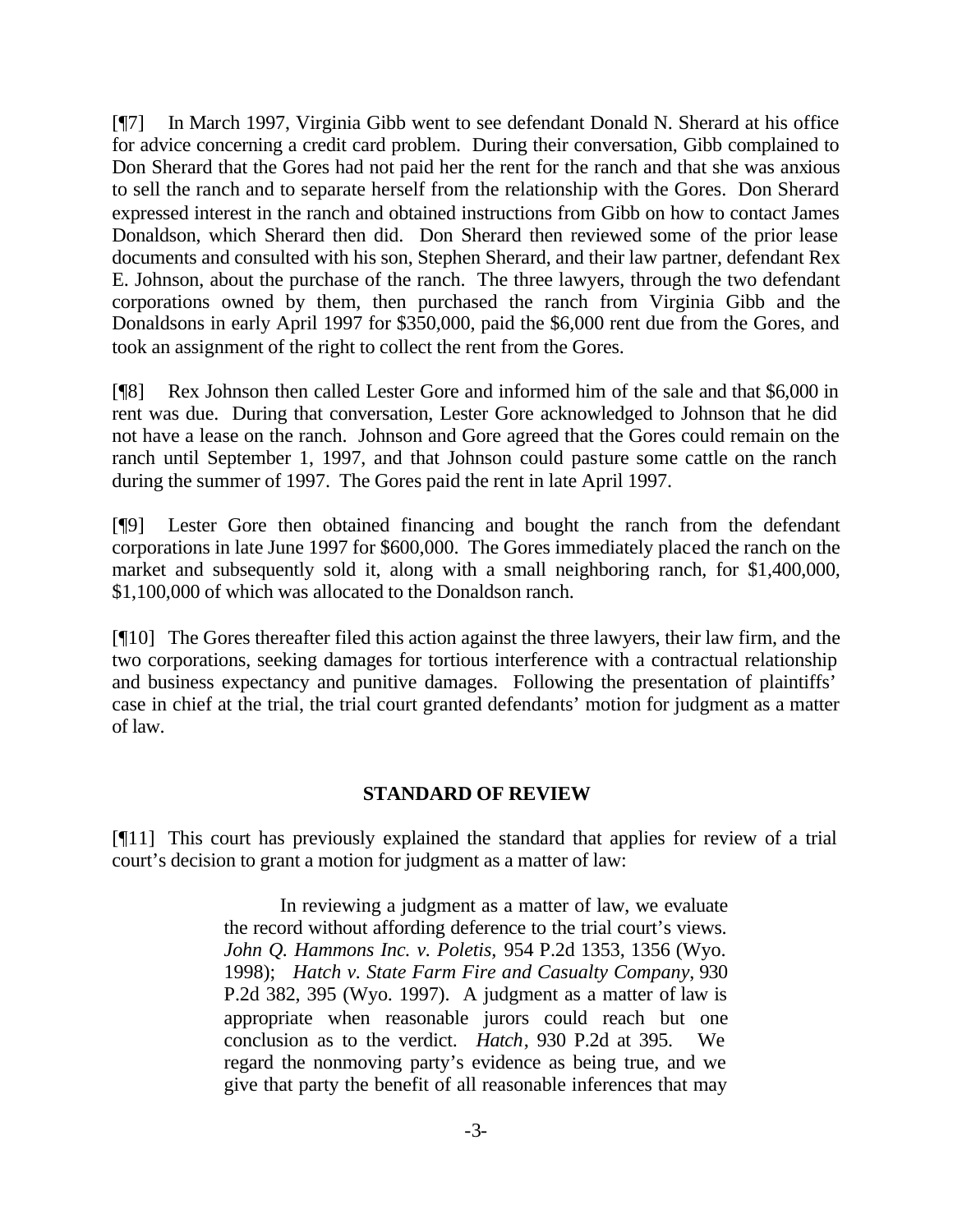be drawn from the evidence. *Garaman, Inc. v. Williams*, 912 P.2d 1121, 1123 (Wyo. 1996). Additionally, we do not weigh the evidence or assess the credibility of the witnesses. *John Q. Hammons Inc.*, 954 P.2d at 1356. A judgment as a matter of law deprives the opposing party of the opportunity to have the jury determine the facts, and the court should, therefore, use caution in granting such a judgment. *Id.; Hatch,* 930 P.2d at 395.

*Anderson v. Duncan*, 968 P.2d 440, 442 (Wyo. 1998). More recently this court has said:

Our standard of review is the same whether it arises in the procedural context of a motion for judgment as a matter of law prior to the submission of the case to the jury (formerly, a motion for a directed verdict) or in the context of a renewed motion for judgment as a matter of law after the jury has returned a verdict (formerly, a motion for judgment notwithstanding the verdict). We undertake a full review of the record without deference to the views of the trial court. The test to be applied is whether the evidence is such that, without weighing the credibility of the witnesses or otherwise considering the weight of the evidence, there can be but one conclusion as to the verdict that reasonable persons could have reached. We view the evidence in the light most favorable to the nonmoving party, and give that party the benefit of all reasonable inferences that may be drawn from the evidence. When the facts permit the drawing of more than one inference, it is for the jury to choose which will be utilized. Since a judgment as a matter of law deprives the party opposing the motion of a determination of the facts by a jury, it should be cautiously and sparingly granted.

*Rudy v. Bossard*, 997 P.2d 480, 485 (Wyo. 2000), quoting *John Q. Hammons Inc. v. Poletis*, 954 P.2d 1353, 1356 (Wyo. 1998) (citations and footnote omitted).

#### **DISCUSSION**

### **1. INTENTIONAL OR TORTIOUS INTERFERENCE WITH A CONTRACT OR PROSPECTIVE ECONOMIC ADVANTAGE**

[¶12] Intentional or tortious interference with a contract is defined as: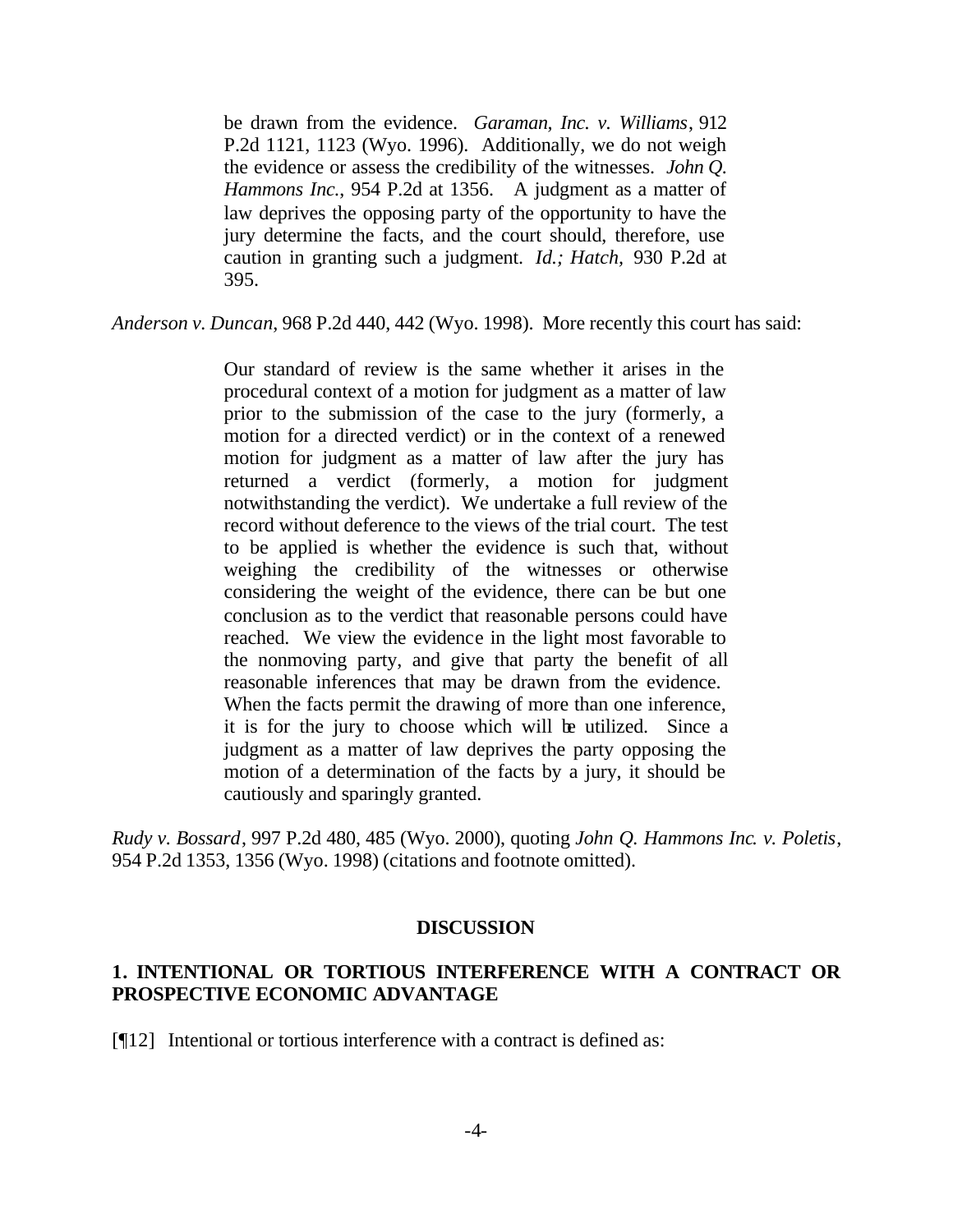One who intentionally and improperly interferes with the performance of a contract (except a contract to marry) between another and a third person by inducing or otherwise causing the third person not to perform the contract, is subject to liability to the other for the pecuniary loss resulting to the other from the failure of the third person to perform the contract.

*Bear v. Volunteers of America, Wyoming, Inc.*, 964 P.2d 1245, 1253 (Wyo. 1998), citing *Restatement, Second, Torts* § 766 at 7 (1979). *See also Davenport v. Epperly*, 744 P.2d 1110, 1111-12 (Wyo. 1987); *Toltec Watershed Improvement District v. Johnston*, 717 P.2d 808, 813 (Wyo. 1986).

[¶13] This court has previously set out the elements that must be proved to support a claim for tortious interference with a contract or business expectancy.

> In Wyoming, the following elements must be demonstrated to sustain a cause of action for tortious interference with a contract or prospective economic advantage: (1) The existence of a valid contractual relationship or business expectancy; (2) knowledge of the relationship or expectancy on the part of the interferer; (3) intentional and improper interference inducing or causing a breach or termination of the relationship or expectancy; and (4) resultant damage to the party whose relationship or expectancy has been disrupted.

*Fremont Homes, Inc. v. Elmer*, 974 P.2d 952, 955 fn.1 (Wyo. 1999); *see also Examination Management Servs., Inc. v. Kirschbaum*, 927 P.2d 686, 697 (Wyo. 1996); *Dynan v. Rocky Mountain Fed. Sav. & Loan*, 792 P.2d 631, 641 (Wyo. 1990); *Toltec Watershed Improvement Dist. v. Johnston,* 717 P.2d at 813-14.

[¶14] The plaintiff has the burden of proving the four elements of intentional or tortious interference with a contract. *Bear v. Volunteers of America, Wyoming, Inc.*, 964 P.2d at 1253. Whether interference with a contract was improper is a question of fact. *Examination Management Servs.,* 927 P.2d at 698. At trial Gores failed to present evidence which would support a finding that a valid contractual relationship or business expectancy existed for purchase of the Donaldson Ranch, much less that appellees knew of any such contractual relationship or business expectancy or intended to interfere with it.

[¶15] The evidence developed by Gores at the trial was that the oral lease between the parties had expired, contract negotiations had stalled and had not proceeded for months, that there was no meeting of the minds or agreement on the terms of any future contract, and that Sherards and Johnson did not know of any contractual relationship or business expectancy. The Gores' unilateral belief and hope that a contact would result was inadequate to sustain a cause of action. A reasonable probability of a contract is shown if there is a reasonable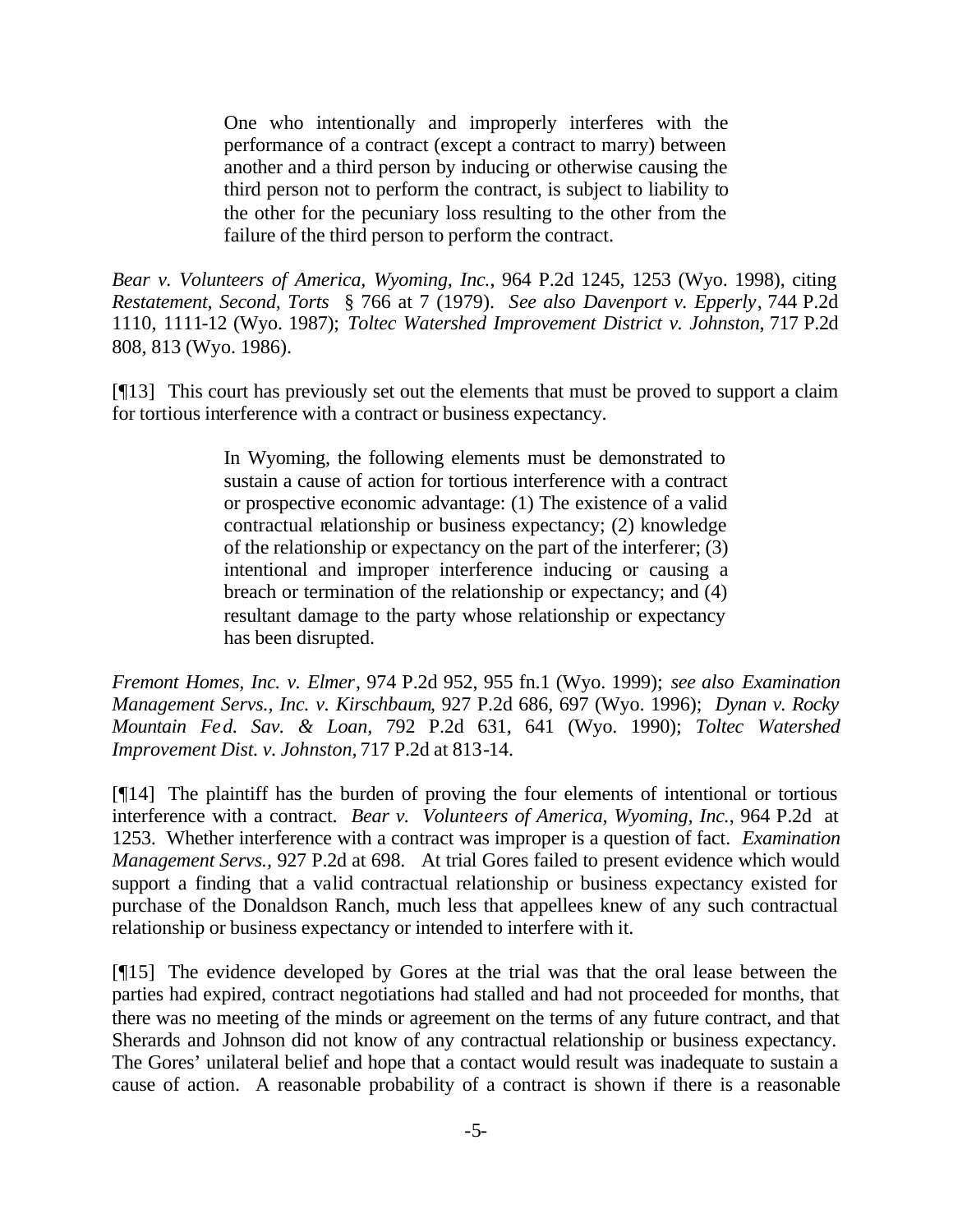assurance of a contract in view of all the circumstances. In this case there was no such reasonable probability.

[¶16] In fully reviewing the record without deference to the views of the trial court, viewing the evidence in the light most favorable to the Gores, and giving Gores the benefit of all favorable inferences which may be drawn from the evidence, it is clear that Gores very simply failed to meet their burden of proof of the four elements of a cause of action for tortious interference with a contractual relationship or business expectancy. The trial court was fully justified in granting the motion for judgment as a matter of law because reasonable jurors could have reached but one conclusion as to the verdict.

# **2. HEARSAY TESTIMONY**

[¶17] Gores argue that the trial court erred when it allowed hearsay testimony from a witness which contradicted the sworn testimony of the individual who originally made the statement. The testimony in question was elicited by counsel for the Gores in his cross examination of Don Sherard, during which counsel asked Mr. Sherard to tell him the substance of his conversation with Virginia Gibb about the purchase of the Donaldson Ranch. Mr. Sherard responded to the question and related some of his conversation with Gibb, at which point the trial court interjected with the observation that the testimony was hearsay and directed counsel to proceed with his next question. After the trial court's comment, Gores' counsel elicited additional testimony from Don Sherard. Counsel did not object in any way to this testimony at the trial, nor did he ask for it to be stricken. Counsel for appellants now challenges the testimony for the first time on appeal. All of the disputed testimony was a fair response to the questions asked by Gores' counsel.

[¶18] Hearsay evidence admitted without objection may be considered and given its natural probative effect. *Meredith GMC, Inc. v. Garner*, 328 P.2d 371, 374 (Wyo. 1958). Having elicited the "hearsay" testimony by his own questioning, without objecting thereto or moving to strike, counsel cannot now come to this court and complain about its admissibility.

# **3. COSTS**

[¶19] Gores argue that the trial court erred in awarding certain costs. After the trial court granted their motion for judgment as a matter of law, appellees sought costs in the amount of \$8,594.73. The parties briefed the issues regarding costs and, after conducting a hearing, the trial court awarded appellees the sum of \$1,728.21 in costs. Gores now challenge that portion of those costs dealing with the depositions of Lester Gore and James Donaldson, a transcript of a motion hearing, as well as certain appearance fees for court reporters and duplicating costs.

[¶20] An award of costs is reviewed for an abuse of discretion. *Snyder v. Lovercheck,* 992 P.2d 1079, 1084 (Wyo. 1999); *Coulthard v. Cossairt,* 803 P.2d 86, 93 (Wyo. 1990).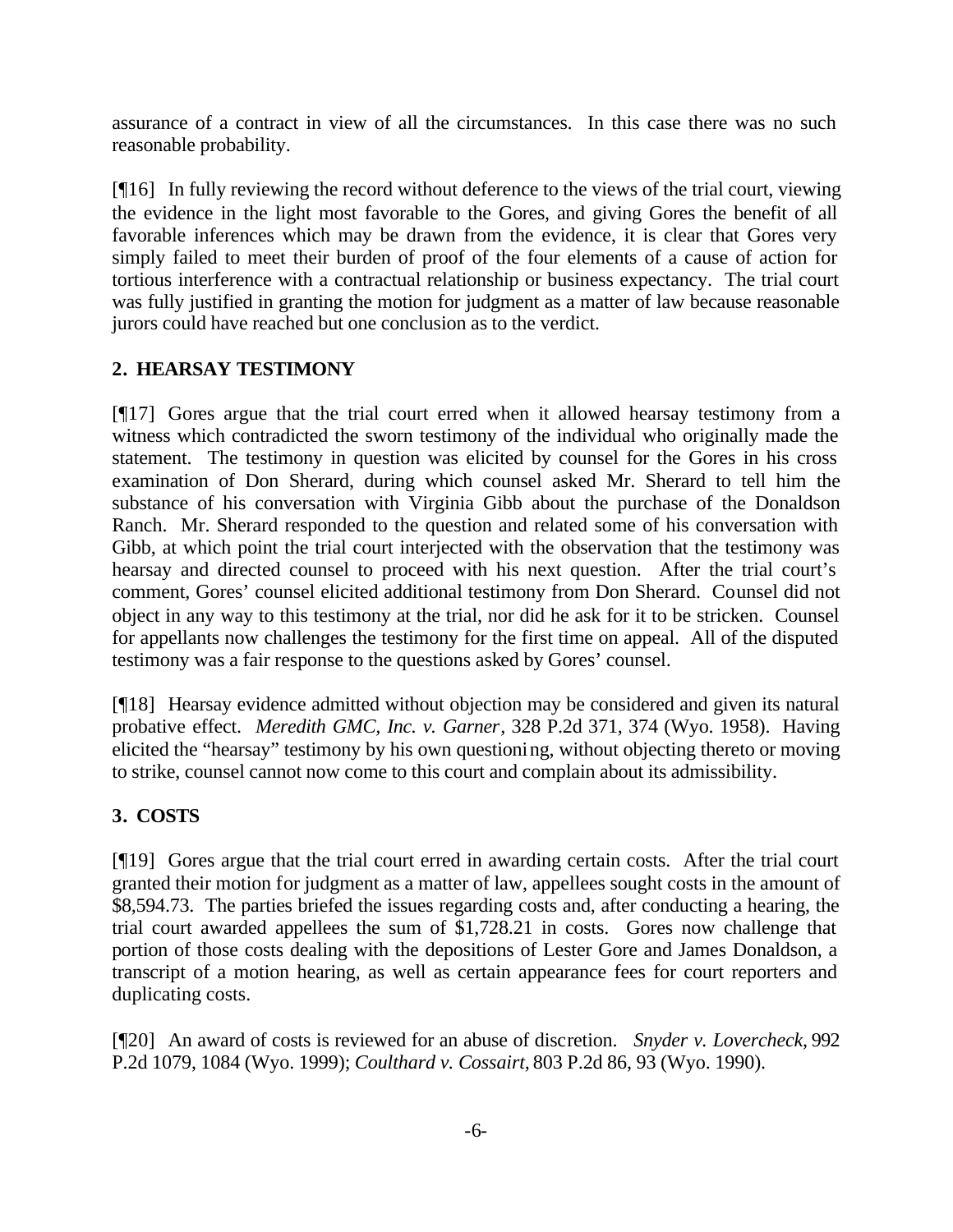We recently clarified the definition of abuse of discretion when we said the core of our inquiry must reach "the question of reasonableness of the choice made by the trial court." *Vaughn v. State*, 962 P.2d 149, 151 (Wyo. 1998). "Judicial discretion is a composite of many things, among which are conclusions drawn from objective criteria; it means a sound judgment exercised with regard to what is right under the circumstances and without doing so arbitrarily or capriciously." *Id.* (quoting *Byerly v. Madsen,* 41 Wash.App. 495, 704 P.2d 1236, 1238 (Wash.App. 1985)); *Basolo* [*v. Basolo*], 907 P.2d [348] at 353 [(Wyo. 1995)]. We must ask ourselves whether the district court could reasonably conclude as it did and whether any facet of its ruling was arbitrary or capricious.

*Snyder v. Lovercheck*, 2001 WY 64, ¶6, 27 P.3d 695, ¶6 (Wyo. 2001), citing *Cobb v. Cobb*, 2 P.3d 578, 579 (Wyo. 2000) (quoting *Thomas v. Thomas*, 983 P.2d 717, 719 (Wyo. 1999)).

[¶21] Gores argue that the award of the deposition costs was contrary to the provisions of W.U.R.D.C.  $501(a)(3)(D)(i)(I-IV)$ . Gores fail to take cognizance of the qualifying phrase that follows the enumeration in those subsections of the rule to the effect that those criteria are guidelines and are not exhaustive. *Snyder v. Lovercheck*, 2002 WY 64 at ¶15. In the order awarding costs, the trial court found the costs of these depositions (as well as the other costs) "were reasonable and necessary in defending this action [and] were required for trial preparation." The record discloses that appellees made use of the transcript of the Lester Gore deposition for impeachment during the cross examination of Mr. Gore. The trial court did not abuse its discretion in the award of the deposition costs for the Gore and Donaldson depositions.

[¶22] Gores' objection to the cost of the transcript of the March 24, 2000 motion hearing transcribing the testimony of Virginia Gibb is not well taken. Gores had filed a motion seeking a restraining order to restrict the lawyers' contact with Virginia Gibb during the litigation. The trial court held a hearing on that issue on March 24, 2000, and the court and counsel elicited testimony from Mrs. Gibb which was transcribed. Appellees then attached the transcript as Exhibit 2 to their Second Supplemental Submission in Support of Defendants' Motion for Summary Judgment. The transcript is part of the record on appeal before this court and appears at pages 633-658 of that record. It was, therefore, not an abuse of discretion by the trial court to award appellees their costs in the preparation of the transcript of the testimony of Virginia Gibb.

[ $[$ [23] The provisions of W.U.R.D.C. 501(a)(3)(D)(ii) do not contain a qualifying clause and are mandatory. The rule is specific in its provisions concerning the fees for depositions: "Reporters' travel, per diem expenses and *appearance fees* will not be taxed as costs." (Emphasis added.) Therefore, the trial court's award of appearance fees for court reporters at depositions in the total amount of \$95.00 was not appropriate and the award of costs should